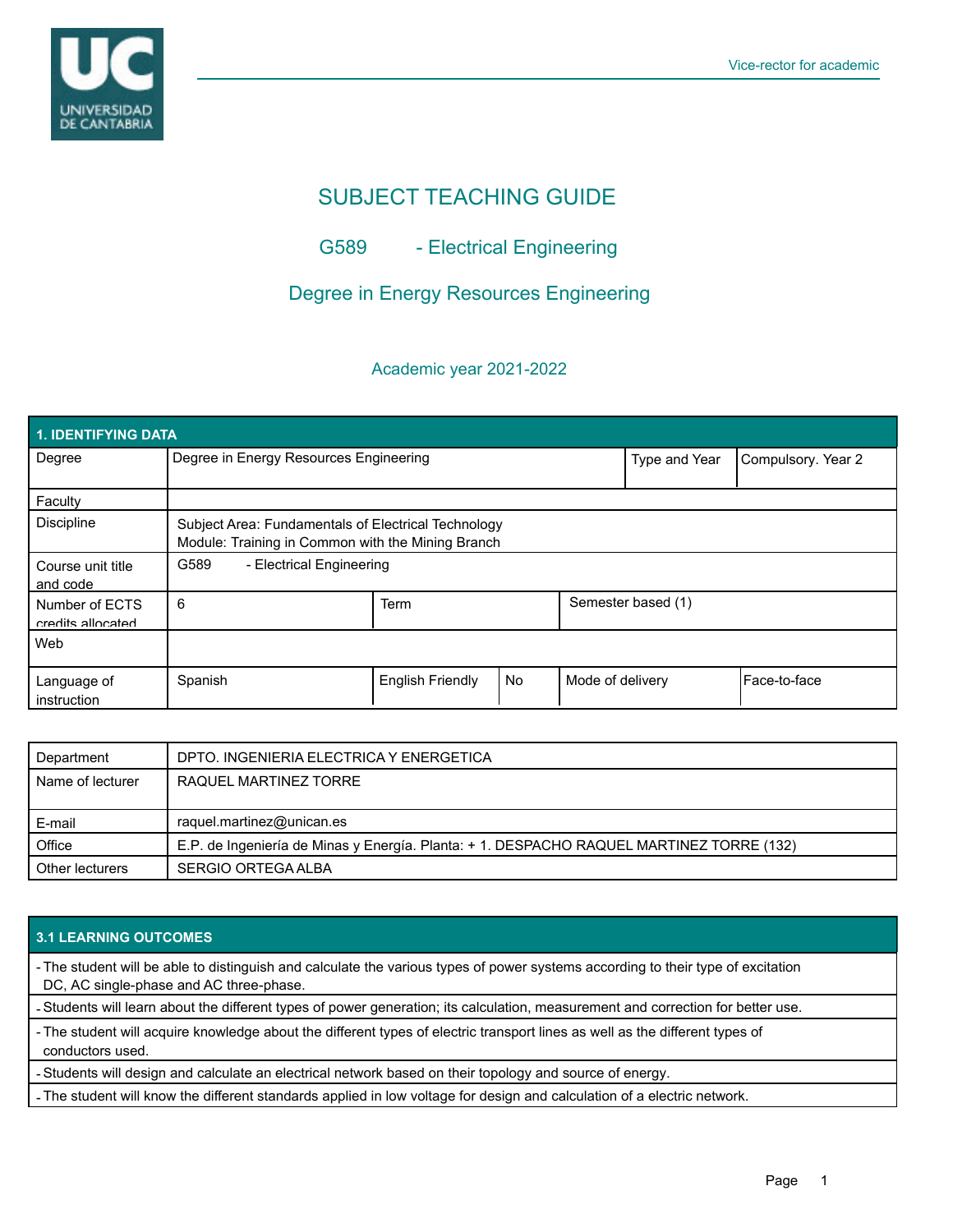

#### **4. OBJECTIVES**

Calculate, measure, monitor and modify the values of the electrical quantities of circuits: DC, AC single- phase and AC three-phase.

Identify, calculate and select wires and switchgear for low voltage networks.

Design and calculation of power installations according to their topology and source of energy.

#### **6. COURSE ORGANIZATION**

| <b>CONTENTS</b> |                                                                      |  |  |  |
|-----------------|----------------------------------------------------------------------|--|--|--|
|                 | 1- Introduction to electric circuits and electromagnetic quantities. |  |  |  |
| 12              | 2. Analysis of single-phase AC circuits.                             |  |  |  |
| l3              | 3. Three-phase systems                                               |  |  |  |
| 4               | 4. Transport and distribution of electrical energy in low voltage    |  |  |  |

| 7. ASSESSMENT METHODS AND CRITERIA |               |             |           |               |  |  |  |  |  |
|------------------------------------|---------------|-------------|-----------|---------------|--|--|--|--|--|
| <b>Description</b>                 | <b>Type</b>   | Final Eval. | Reassessn | $\frac{0}{0}$ |  |  |  |  |  |
| Theoretical & practical exam 1     | Written exam  | <b>No</b>   | Yes       | 30,00         |  |  |  |  |  |
| Theoretical & practical exam 2     | Written exam  | <b>No</b>   | Yes       | 30,00         |  |  |  |  |  |
| Laboratory practices exam          | Written exam  | Yes         | Yes       | 30,00         |  |  |  |  |  |
| Continuous evaluation              | <b>Others</b> | <b>No</b>   | No.       | 10,00         |  |  |  |  |  |
| <b>TOTAL</b>                       |               |             |           | 100,00        |  |  |  |  |  |
| <b>Observations</b>                |               |             |           |               |  |  |  |  |  |

Overall grade calculation:

a) If student obtains grades equal to o greater gr than the minimum grades established, the overal grade will be the weighted average of the grades reflected in 'Evaluation Methods' (Theoretical & practical exam 1, Theoretical & practical exam 2, Laboratory practices exam and Continuous evaluation).

The student will pass the subject when obtains the minimum established grades and the overal grade is equal to o greater than 5.

b) If student does not pass the minimum grades established, the overall grade will be obtained as the minimum value between 4.9 and the weighted average of the differente grades.

- Grades iqual to or grater than minimum grades established will be kept until the extraordinary exam.

- If the students miss more than 20 % of the laboratory lessons, they will be graded negatively in continous evaluation. These studentes will have to pass an aditional exam in the Laboratory.

- The laboratory practices may be carried out in the normal classroom and in the Laboratory during the schedule established. Usually, the laboratory practices will last 1 hour per week, but sometimes, it will last 2 hours. The establishment of the groups will be exclusive competence of the lecturer.

Observations for part-time students

Part-time students, that miss more than 20 % of the laboratory lessons, will have to pass an aditional exam in the Laboratory.